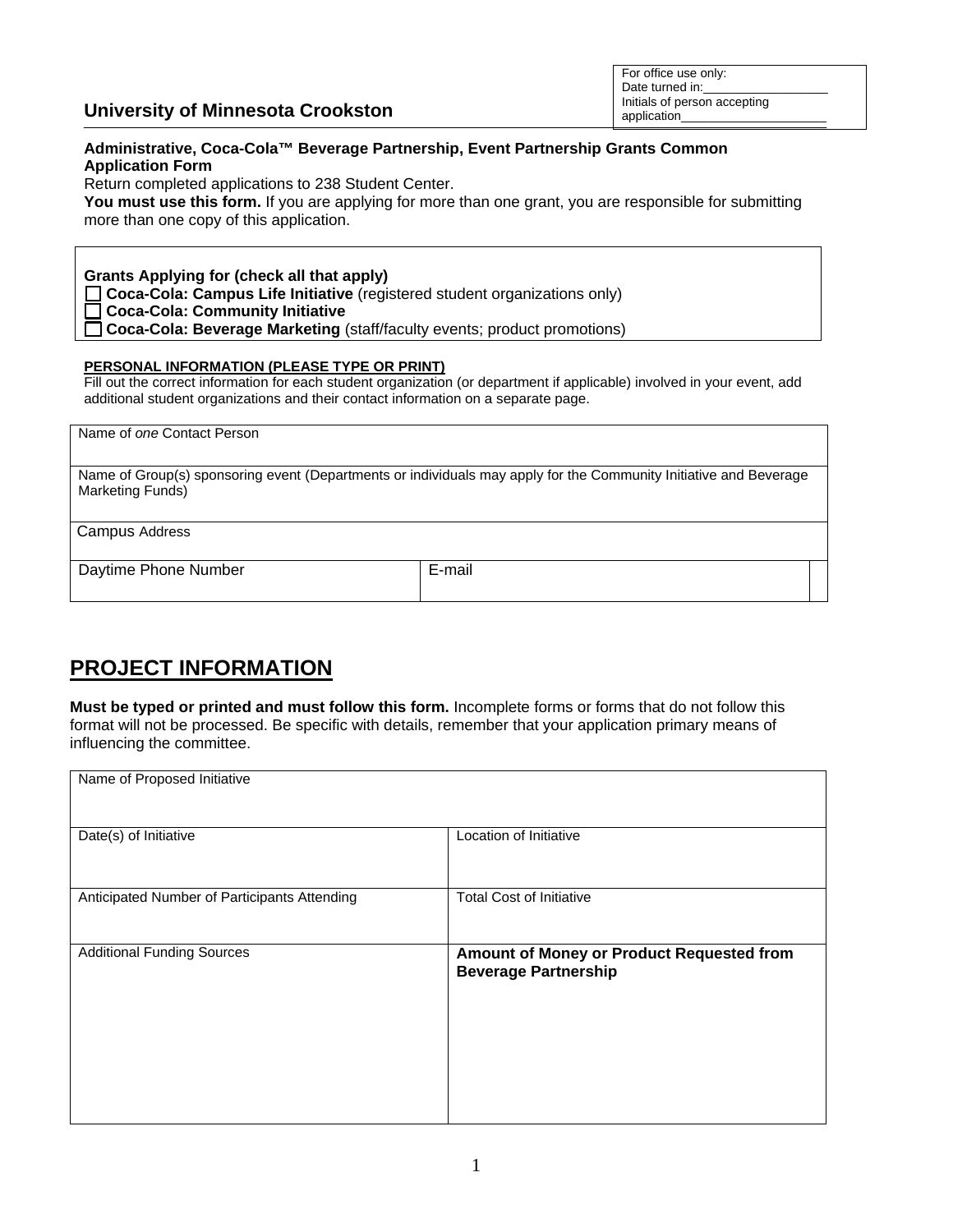1. Describe your initiative and explain how it fulfils the specific purpose of the grant(s) you are applying for.

2. Describe how your project will promote student development, diversity, and/or a sense of community on campus.

3. What steps are you taking to ensure a successful program? Please be sure to indicate how your program will be promoted.